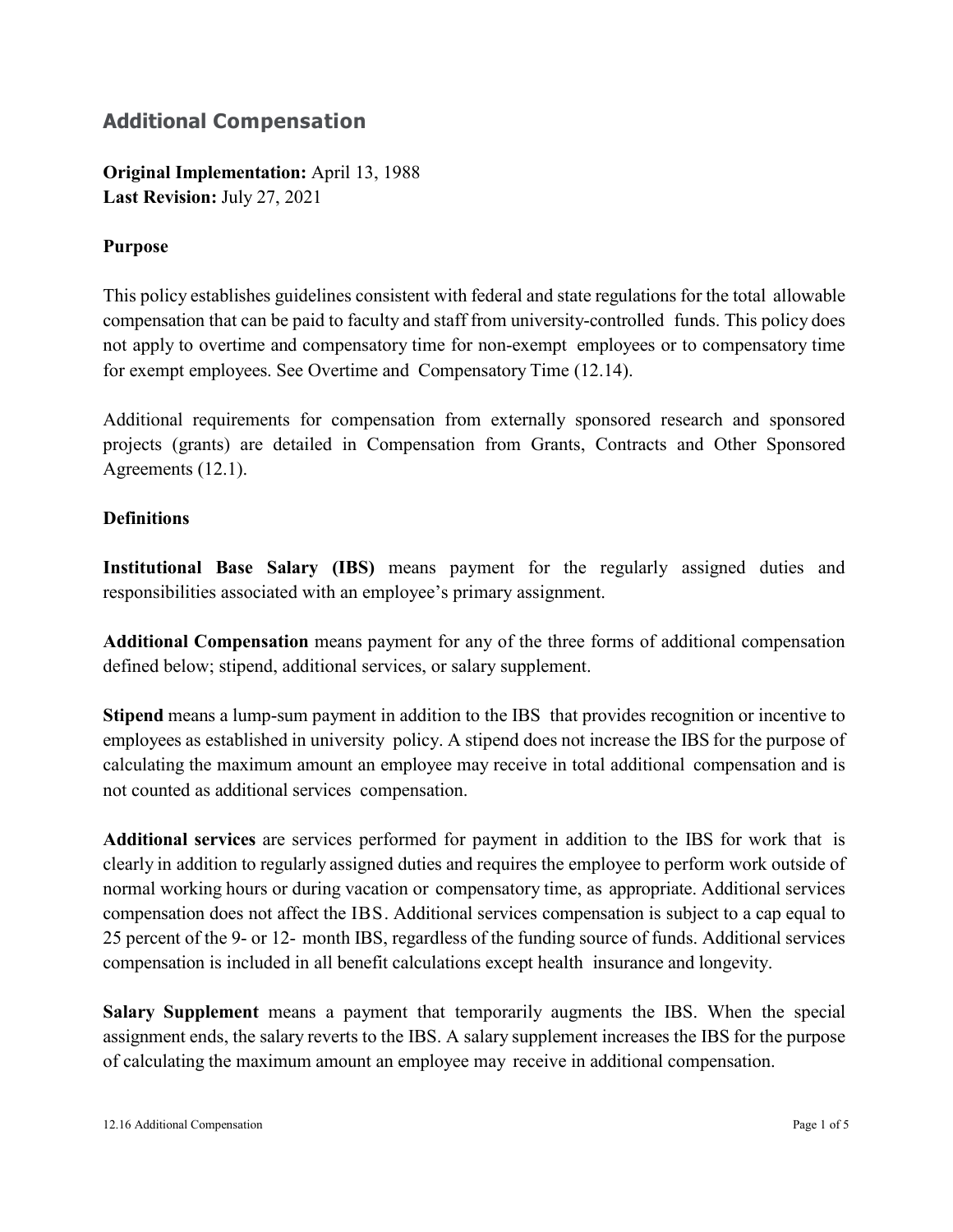## **General**

Each faculty and staff member (employee) is accountable to the university for 100 percent of the duties and responsibilities associated with the employee's primary appointment. The obligation of university employees is the full and complete execution of all assigned duties and responsibilities.

State regulations prohibit the appointment of university employees for more than 100 percent time for services considered to be regularly assigned duties associated with an individual's full-time responsibility. Primary appointments shall not exceed 100 percent full time equivalency (FTE).

Without exception, all payments to university employees will be made through payroll services. Salary supplement, stipend, and additional services payment requests must be submitted and paid before the close of the fiscal year in which the services were performed or recognition/incentive awarded. Payments for any form of additional compensation using grant funds must be requested and approved within the appropriate grant funding period.

The base salary period for a full-time faculty appointment is the academic year (normally September 1 through the following May 31). Summer months and periods of time during the academic year when the university is not in session, e.g., weekends, holidays, semester breaks, are not included in the base salary period.

On occasion, regular university activities for which faculty are responsible are scheduled outside the base period and are assumed to be included in the institutional base pay, and therefore are not eligible for additional compensation (examples include Showcase Saturday and Freshman Orientation).

Additionally, the university may employ faculty members during the summer months for specific teaching, research, or grant assignments for which they are paid a salary.

Any individual who is dually employed (rather than grant funded) with the university and with another state or federal agency must obtain prior written approval from the president and Board of Regents before entering into any activity for which compensation in excess of IBS is to be requested or paid. See Dual Employment (11.7).

There are three types of additional compensation: stipends; additional services, and salary supplements. For specific examples of each type contact Human Resources.

#### **Stipends**

Stipends may be approved either directly by the Board of Regents or indirectly through board policy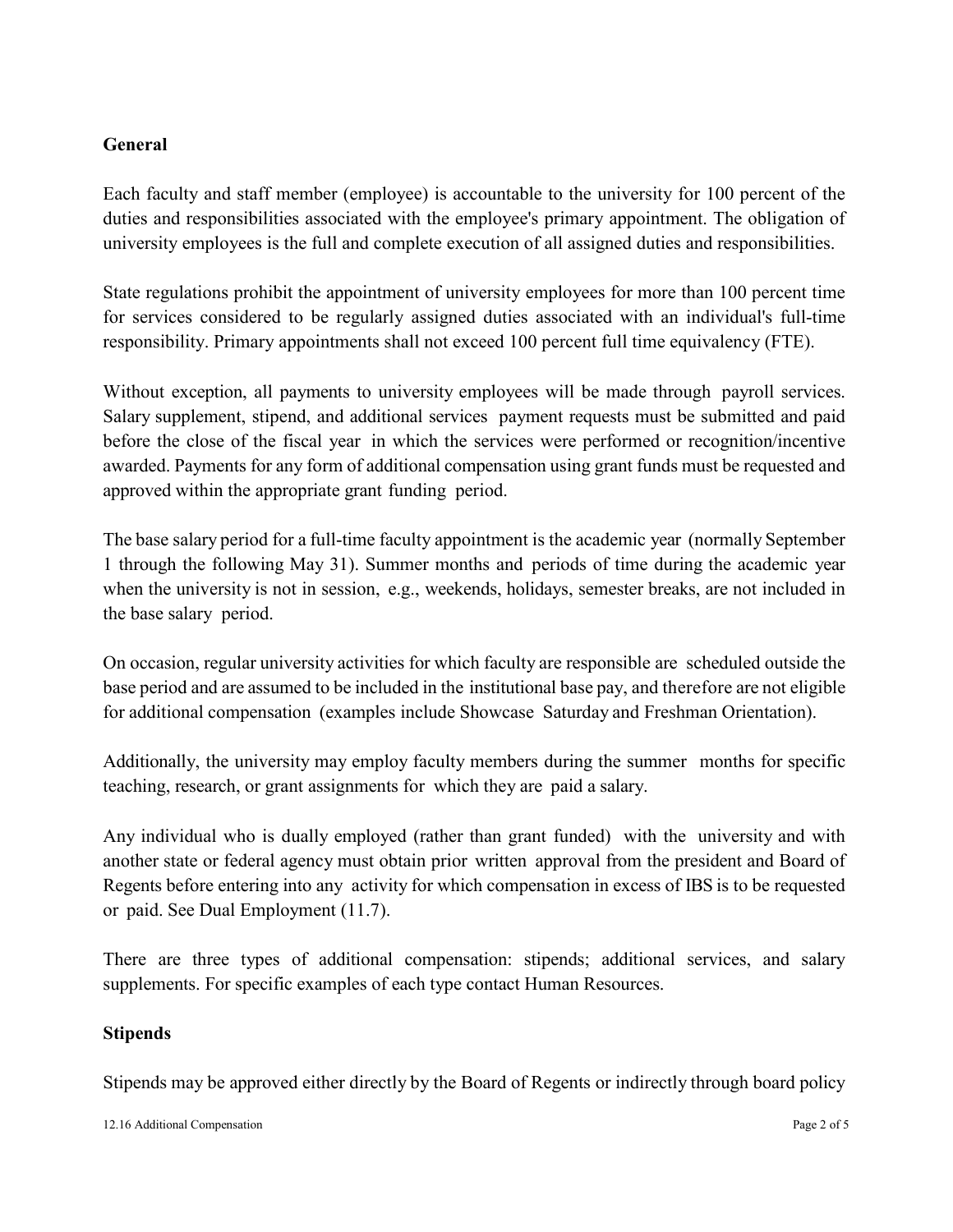or by the appropriate vice president or president. Stipends are paid on the monthly payroll but are not included in benefits calculations. Stipends can be paid from designated, auxiliary, and gift accounts. Stipends cannot be paid from state appropriated funds or grant funds.

## **Additional Services**

Compensation in excess of institutional base salary for additional services is a temporary adjustment of total compensation, which must be specified and approved in writing prior to work commencing by the appropriate administrative channels and is expressly conditioned on availability of funds.

Requests for additional services payments must be submitted in writing before work is started, and must be approved for payment after services are rendered. Consequences for late submission of forms may result in a delayed payment to the employee.

Departments that want to have a non-exempt employee perform additional services for them must complete the authorization request form and include a time report with the payment request form. A description of the extra work and documentation of the additional services shall be maintained by the department chair, division director or other primary administrator who initiated the request for additional services payment. At no time can the rate of pay for additional services exceed the nonexempt employee's normal rate of pay.

Department chairs, division directors, and all deans shall analyze carefully the total professional commitments, including outside consulting of employees requesting additional services payment(s). Additional services payments should be approved only if the employee's and the department's general functions will not be adversely affected.

If allowed by a sponsor, additional services payment(s) may be paid from grant funds. The request must be approved by the Office of Research and Graduate Studies for verification of sponsor approval [see Compensation from Grants, Contracts, and Other Sponsored Agreements (12.1)].

Additional services payments are subject to the maximum salary limits described below:

#### **Maximum Salary for 12-month Employees:**

Employees on 12-month fiscal year (FY) appointments may receive up to 25 percent of their current IBS in additional services payments (see example below).

12-month employee example: A 12-month employee with an annual base salary of \$60,000 may earn additional services payments up to \$15,000 for a maximum salary of \$75,000 in a fiscal year.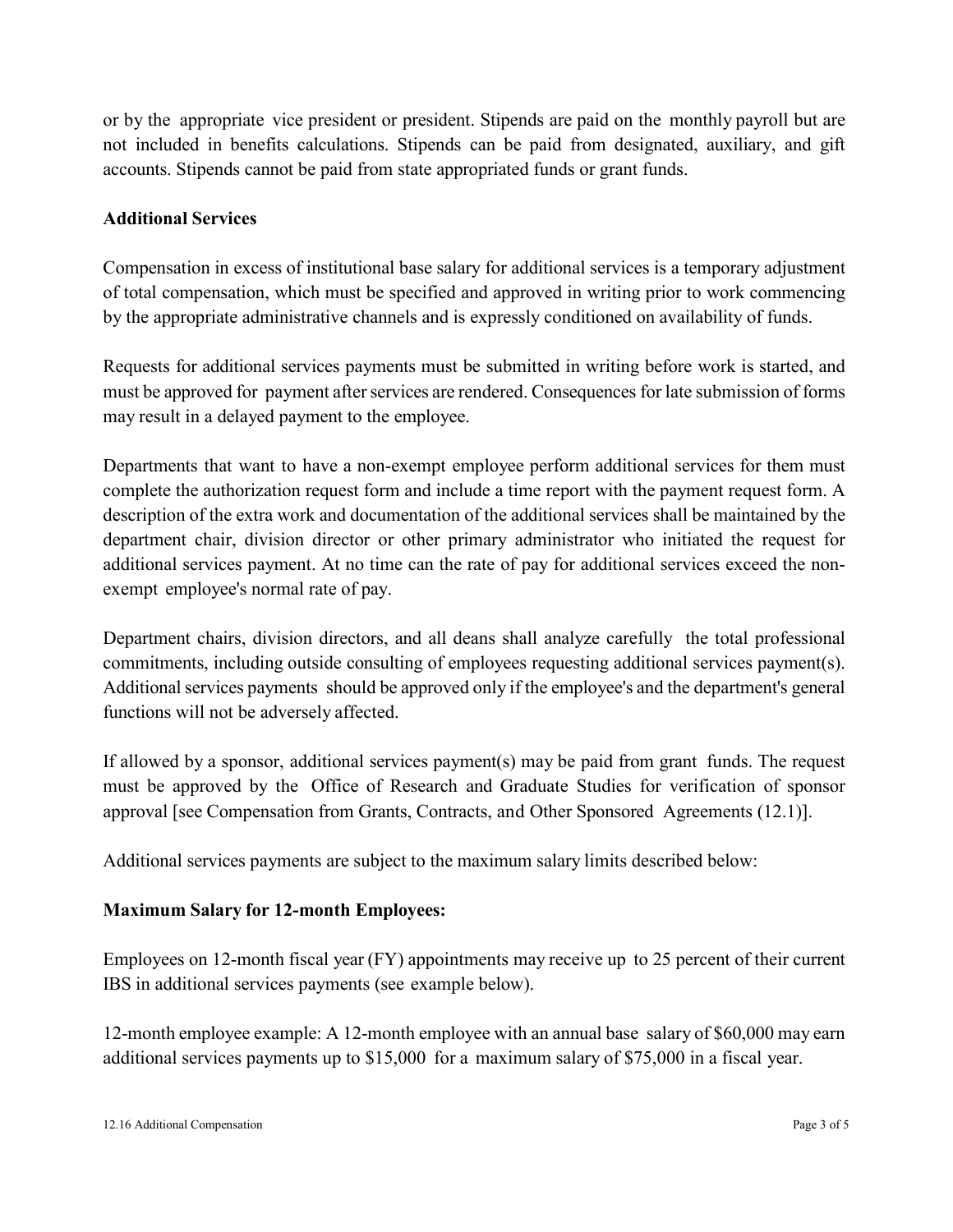$$60,000 \times 0.25 = $15,000$  maximum additional services payments

 $$60,000 + $15,000 = $75,000$  maximum 12-month compensation

#### **Maximum Salary for 9-month Faculty Members:**

Facultymembers on 9-month academic year (AY) appointments may receive up to 25 percent of their current IBS in additional services payments (plus summer salary, see (3) below).

9-month faculty example: A faculty member with a 9-month AY base salary of \$45,000 may earn additional services payments during the nine-month appointment of up to \$11,250, for a maximum nine-month salary of \$56,250.

 $$45,000 \times 0.25 = $11,250$  maximum additional services payments

 $$45,000 + $11,250 = $56,250$  maximum 9-month compensation

#### **Maximum Summer Salary for Faculty Members:**

Summer Teaching Assignments - The maximum summer salary for teaching assignments is summarized in university policy, Faculty Compensation (12.6). See also Summer Teaching Appointments (7.28).

Summer faculty example: A faculty member with a 9-month AY base salary of \$45,000 that earns \$15,000 in summer salary (equal to 3/9th) may earn additional services payments during the 3month summer of up to \$3,750, for a maximum salary of \$18,750 in a summer, provided that the additional services payments are earned for work that is clearly in addition to regularly assigned duties and is performed outside of normal working hours or during vacation or compensatory time, as appropriate.

\$45,000/9 mo.  $\times$  3 = \$15,000 maximum summer salary (3/9th).

 $$15,000 \times 0.25 = $3,750$  maximum additional services payments

 $$15,000 + $3,750 = $18,750$  maximum summer compensation

The maximum summer salary paid from grants may be further limited based on the source of funds. See Compensation from Grants, Contracts and Other Sponsored Agreements (12.1).

#### **Salary Supplements**